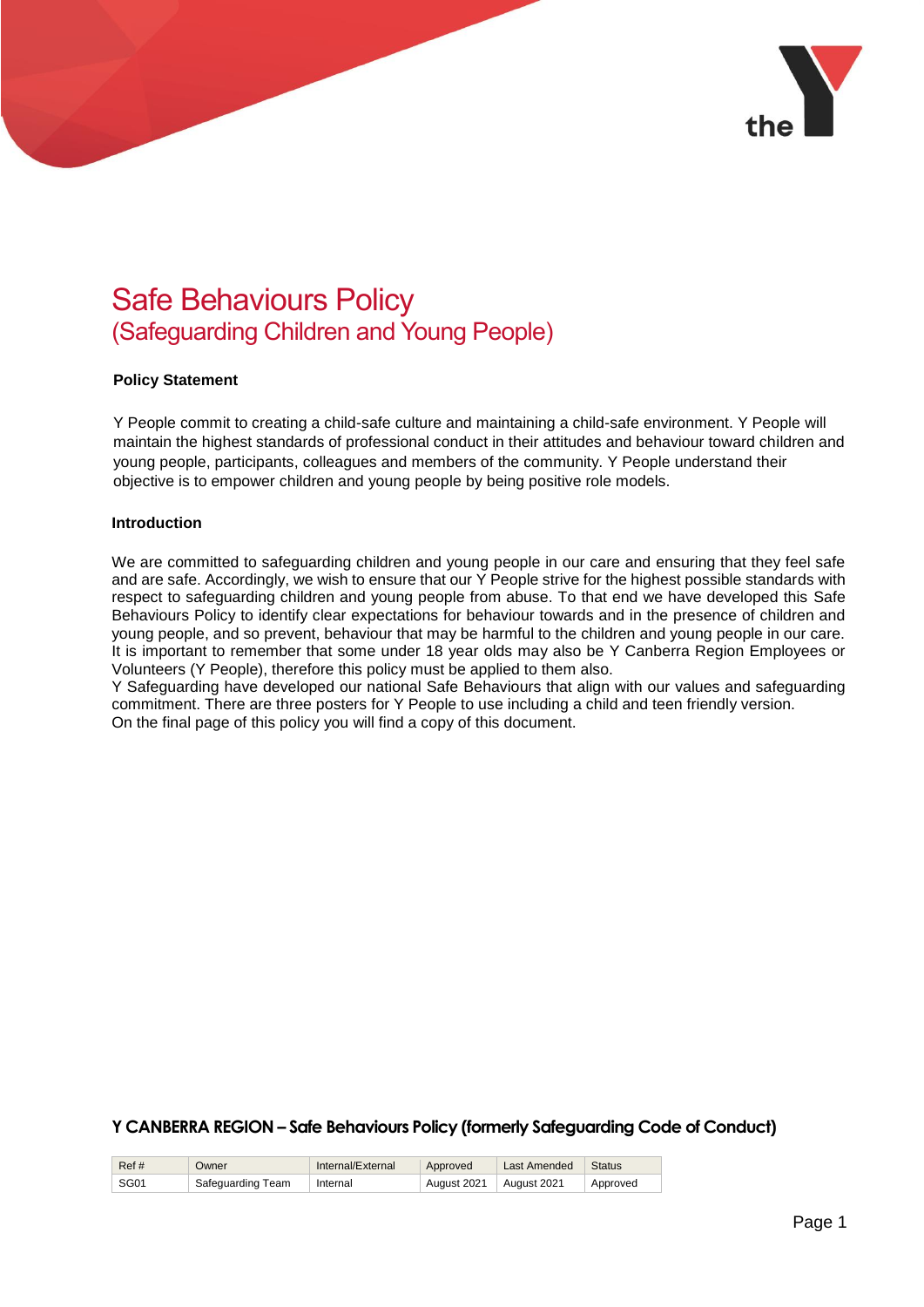

## **Policy**

This Safe Behaviours Policy has been developed to protect children and young people engaged in Y Canberra Region Activities, Programs and Services, and has been formally approved and endorsed by the Y Canberra Region CEO.

You should read this Safe Behaviours Policy in conjunction with the specific requirements of your role as defined in your 'position description' statement. Our relevant policy and procedure documents, include:

- Safeguarding Children and Young People Policy 2020
- Mandatory Reporting Responding to Child Abuse Reports and Allegations
- Reportable Conduct Responding to Child Protection Allegations
- Applicable laws and legislation, including in relation to privacy, confidentiality, information sharing and record keeping.
- General community expectations in relation to appropriate behaviour between adults and children.

As part of your commitment to observing this Safe Behaviours Policy you will be required to sign a Y Safeguarding - Safeguarding Children and Young People Commitment Statement. To extend upon this we also have an e-commitment which provides guidance around how you will interact with children and young people online.

We consider a failure to observe this Safe Behaviours Policy as misconduct, and will take appropriate disciplinary action against any offending Y People. Such disciplinary action may, depending on the seriousness of the misconduct, include suspension while matters are investigated and/ or dismissal. In addition to any internal disciplinary proceedings, we will follow our Mandatory Reporting and Reportable Conduct requirements, and will report to the police all instances in which a breach of the law has or may have occurred.

There may be exceptional situations where this Safe Behaviours Policy does not apply, for example, in an emergency situation. However, it is crucial that, where possible, you seek management authorisation prior to taking action that contravenes these guidelines or that you advise management as soon possible after any incident in which this Safe Behaviours Policy is breached.

| Ref# | Owner             | Internal/External | Approved    | Last Amended | Status   |
|------|-------------------|-------------------|-------------|--------------|----------|
| SG01 | Safeguarding Team | Internal          | August 2021 | August 2021  | Approved |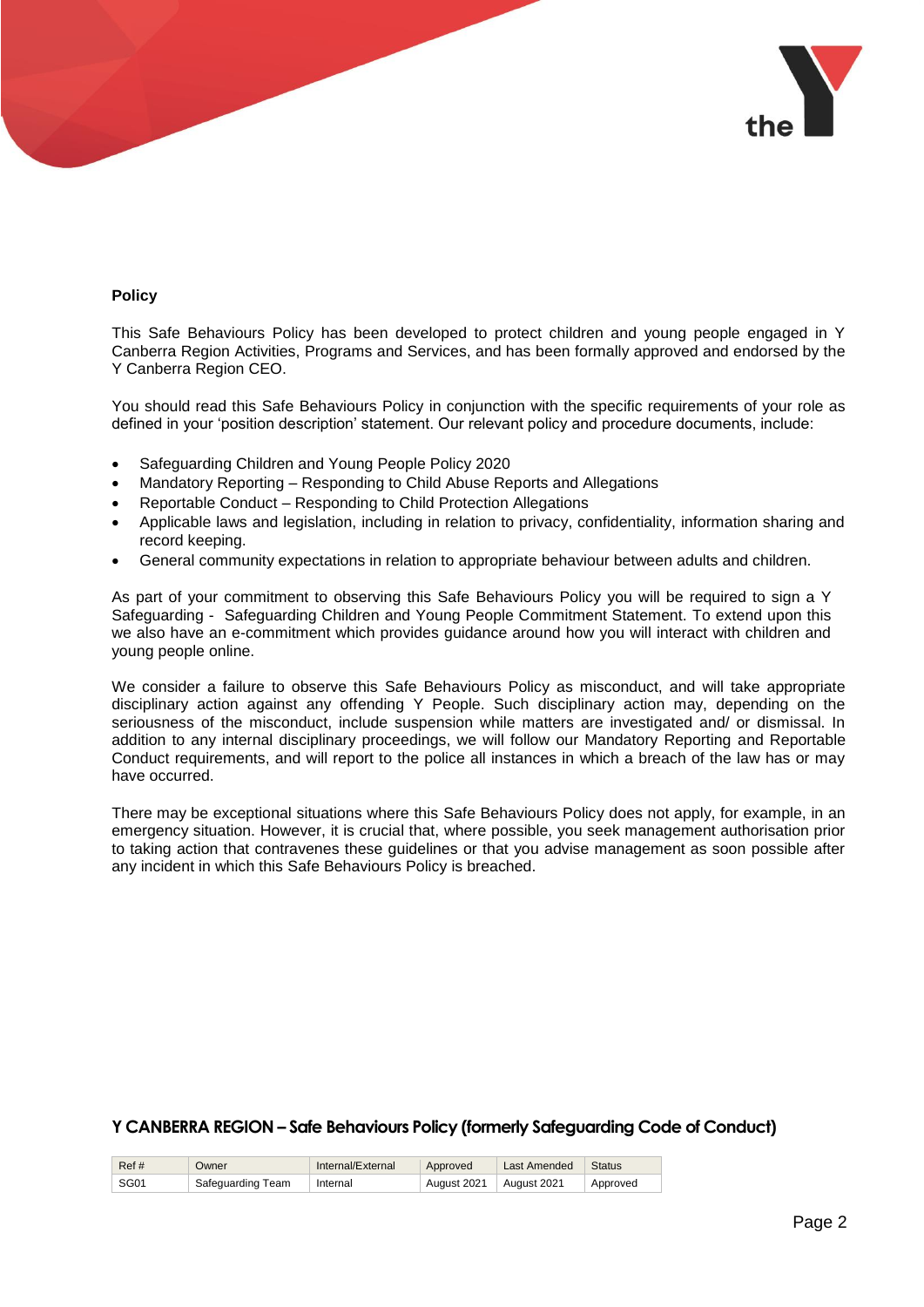

## **Sexual misconduct**

Under no circumstances is any form of 'sexual behaviour' to occur between, with, or in the presence of, children or young people participating in any Y Canberra Region Activities and Programs. Engaging in sexual behaviour while participating in our service is prohibited even if the young persons involved may be above the legal age of consent.

Sexual behaviour needs to be interpreted widely, to encompass the entire range of actions that would reasonably be considered to be sexual in nature, including but not limited to:

- 'contact behaviour', such as sexual intercourse, kissing, fondling, sexual penetration or exploiting a child through prostitution
- 'non-contact behaviour', such as flirting, sexual innuendo, inappropriate text messaging, inappropriate photography or exposure to digitally shared pornography or nudity.

#### **Positive Guidance (discipline)**

We strive to ensure that children and young people participating in Y Canberra Region Activities and Programs are aware of the acceptable limits of their behaviour so that we can provide a positive experience for all participants. Children are encouraged to feel safe and be safe, and have positive relationships and friendships with their peers.

Wherever possible, children and young people are encouraged to 'have a say' (UN Rights of a Child – Article 12) and participate in all relevant organisational activities, especially on issues that are important to them. Children and young people are given information about their safe participation in organisational activities including access to information about child abuse prevention programs. (e.g. business cards, posters, curriculum planned experiences and community activities.)

However, there are times when Y People may be required to use appropriate techniques and positive behaviour guidance strategies to ensure:

- an effective and positive environment
- the safety and/or wellbeing of children, young people or Y People participating in Y Canberra Region Activities and Programs.
- Following steps on any Positive Behaviour Support Plans where required.

We require our Y People to use strategies that are fair, respectful and appropriate to the developmental stage of the children or young people involved. The child or young person needs to be provided with clear directions and given an opportunity to redirect their misbehaviour in a positive manner.

Under no circumstances are our Y People to take disciplinary action involving physical punishment or any form of treatment that could reasonably be considered as degrading, cruel, frightening or humiliating.

| Ref# | Owner             | Internal/External | Approved    | Last Amended | <b>Status</b> |
|------|-------------------|-------------------|-------------|--------------|---------------|
| SG01 | Safequarding Team | Internal          | August 2021 | August 2021  | Approved      |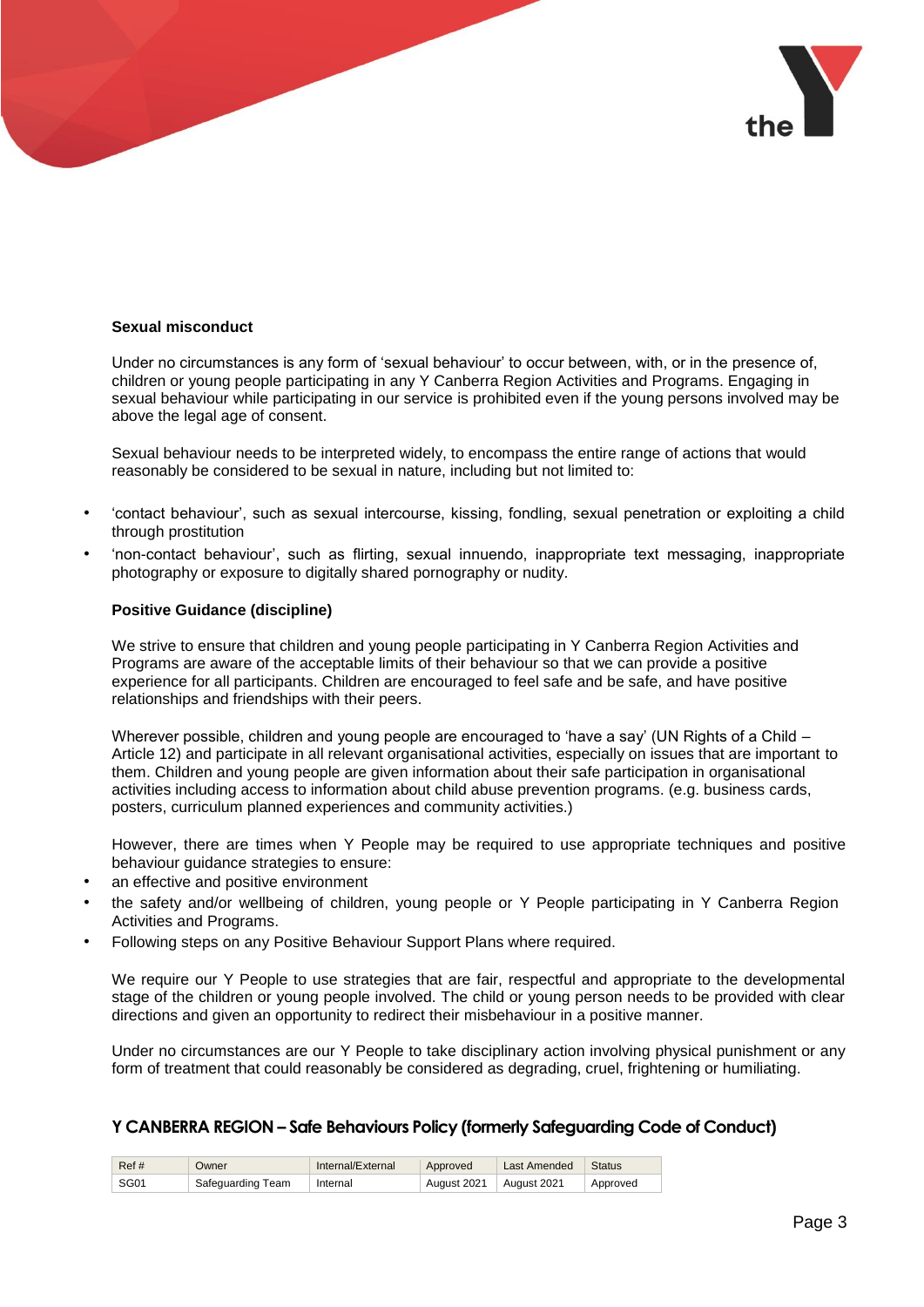

## **Adhering to professional role boundaries**

Y People should not, of their own volition or at the request of a service user, act outside the confines of their duties (as specified in their position description) when helping to deliver Y Canberra Region Activities and Programs.

#### All Y People:

- must not provide unauthorised transportation, for example, "giving a Child or Young Person a lift to or from the Service at which they attend or work at".
- must not engage in activities with children or young people who are clients/ members of our organisation outside authorised Y Canberra Region Activities and Programs such as soliciting or accepting offers of any personal work from the participants of Y Canberra Region activities which is intended to be performed outside of the workplace, and; accepting or attending events outside of activities that the Child or Young person is participating or attending.
- must not engage with participants and/or family members on Social Media.
- must not provide their own private phone number and or details to children young people or family members.
- must not provide any form of support to a child or young person or their family, unrelated to our Y Canberra Region Activities and Programs, for example, providing babysitting, transporting, household cleaning or any other duties for the parent.
- must not seek contact with children or young people (or former participants) outside our Y Canberra Region Activities and Programs.
- must not accept an invitation to attend any private social function at the request of a child or young person who has participated, or is participating, in Y Canberra Region Activities and Programs – or at the request of their family.
- must not develop any 'special' relationships with children that could be seen as favouritism (for example, the offering of gifts or special treatment for specific children)
- must not engage in open discussions of a mature or adult nature in the presence of children (for example, personal social activities).
- Must advise the People and Culture in writing on commencement, and during the course of employment of any pre-existing relationship before working at the Y Canberra Region (for example, friends of the family, children and young people coached in a sport or another activity and members of extended family)

If any of our Y People become aware of a situation in which a child or young person requires assistance that is beyond the confines of that person's role, or beyond the scope of our organisation's usual service, they should at the earliest opportunity:

- refer the child or young person to an appropriate support agency or
- contact the child or young person's parent or guardian or
- seek advice from management

| Ref# | Owner             | Internal/External | Approved    | Last Amended | <b>Status</b> |
|------|-------------------|-------------------|-------------|--------------|---------------|
| SG01 | Safequarding Team | Internal          | August 2021 | August 2021  | Approved      |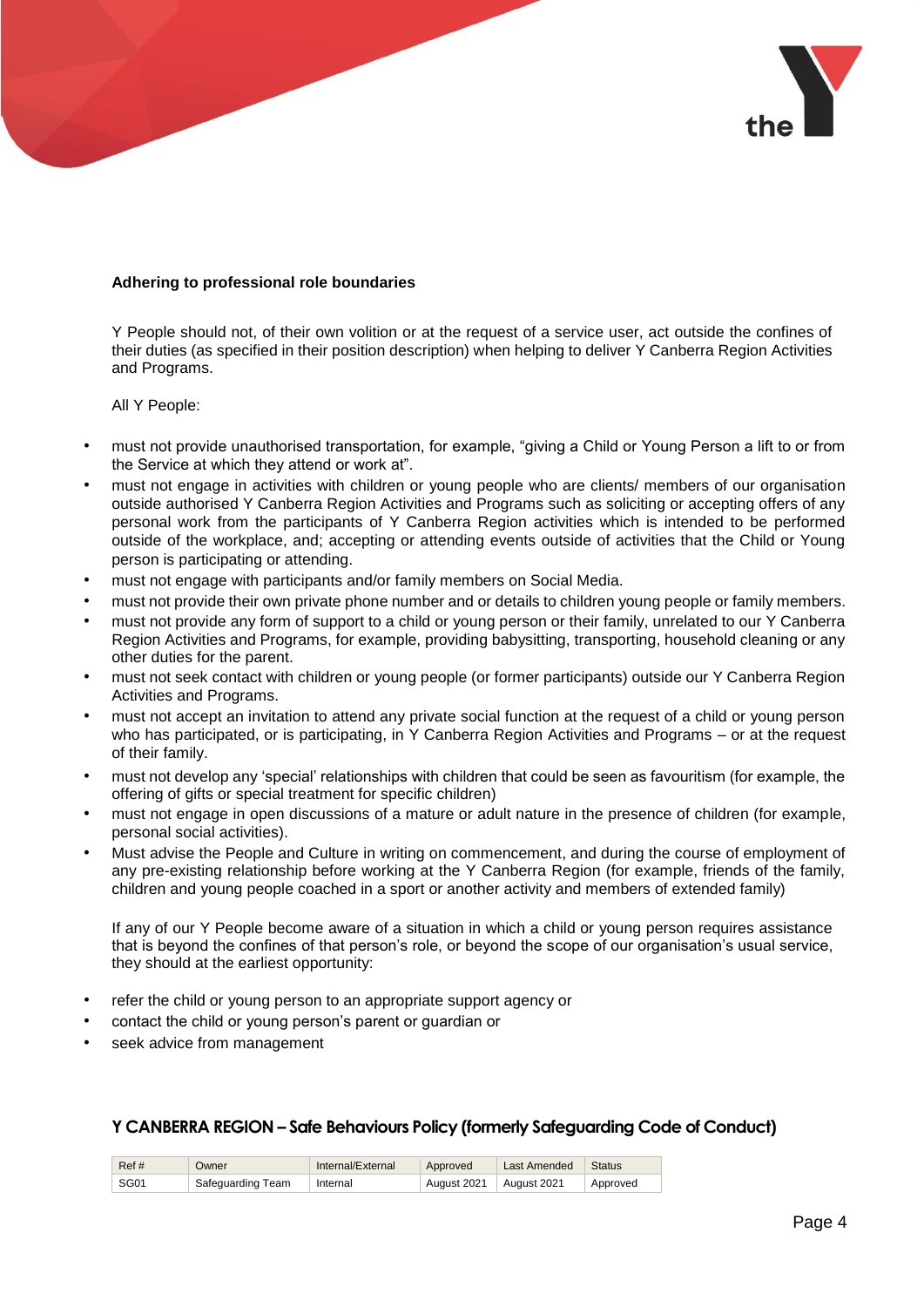

# **Supervision of Y People (Under 18 Years of Age)**

An employee and volunteer under the age of 18 is still considered to be a child or young person for the purposes of this policy and other Safeguarding policies. However, for the protection and the safety of all people at the Y Canberra Region there may be times when their status is that of an employee and volunteer for the purposes of ratios or other safety.

In these scenarios, the under 18-year-old continues to be encompassed within the Safeguarding Children and Young People Policies. Therefore, two (2) fully vetted over 18-year-old Y people must be present when an under 18-year-old is either employed or a volunteer.

## **Use of language and tone of voice**

Language and tone of voice used in the presence of children and young people should:

- provide clear direction, boost their confidence, encourage or affirm them
- not be harmful to children  $-$  in this respect, avoid language that is:
	- discriminatory, racist or sexist
	- derogatory, belittling or negative, for example, by calling a child a 'loser' or telling them they are 'too fat'
	- intended to threaten or frighten profane or sexual.

## **Promoting Equity and Diversity**

All Y People must ensure that their approach and interactions with children and young people are sensitive, respectful and inclusive of all backgrounds and abilities. Where our organisation has involvement with children who are Aboriginal or Torres Strait Islander, from culturally and/or linguistically diverse backgrounds (CALD), those who have a disability, LGBTQIA + and those unable to live at home; our Y People will promote their safety (including cultural safety), participation and empowerment.

#### **Supervision**

Y People are responsible for supervising the children and young people to which our organisation provides Y Canberra Region Activities and Programs to ensure those participants:

- engage positively with Y Canberra Region Activities and Programs.
- behave appropriately toward one another.
- are in a safe environment and are protected from external threats, for example, not releasing a child from a program or service to a person other than the authorised parent or guardian unless formally authorised to do so in writing.

Our Y People are required to avoid one-to-one unsupervised situations with children and young people to whom we provide services, and (where possible) to conduct all activities and/or discussions with service recipients in view of other Y People.

| Ref# | Owner             | Internal/External | Approved    | Last Amended | Status   |
|------|-------------------|-------------------|-------------|--------------|----------|
| SG01 | Safequarding Team | Internal          | August 2021 | August 2021  | Approved |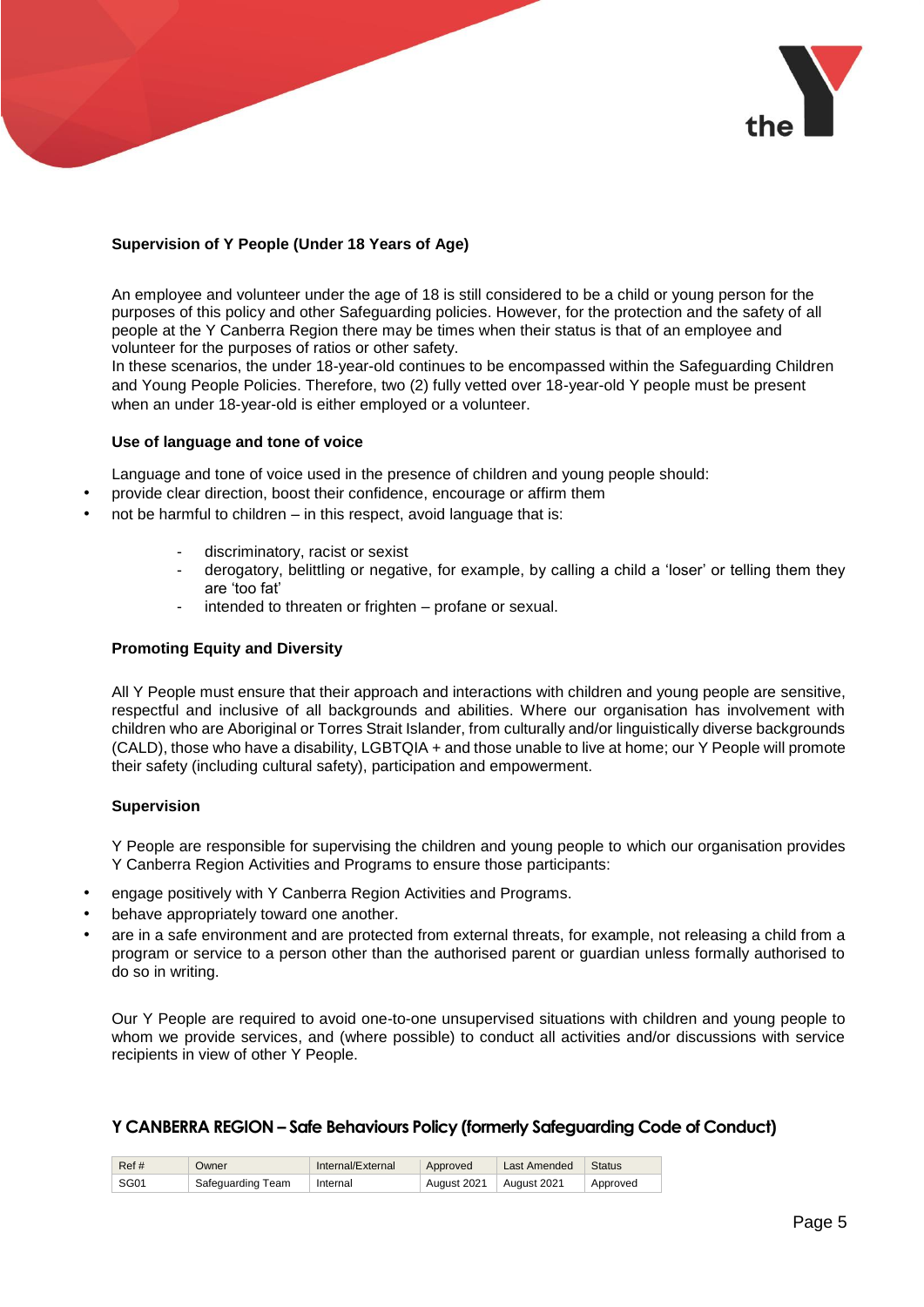

## **Use of electronic and online communications**

We prohibit all electronic communication between our service delivery Y People and the children and young people to whom we provide service at the Y Canberra Region.

## **Giving gifts**

The Manager of the Business unit is to authorise any gifts to children or young people involved in Y Canberra Region Activities and Programs, or to their families, including rewards, prizes, treats, or second-hand equipment.

#### **Photographs and Videos of children and young people**

Under this Safe Behaviours Policy:

- Photographs may only be taken of children with the express written consent of the child's parent or guardian, granted through the Enrolment process for a Y Canberra Region program or activity.
- Devices used to take photographs and videos must be the Y Canberra Region property. *Personal devices cannot be used at any time.*
- Photographs of children and young people may only be used for the purposes listed in the consent
- Additionally, children and young people to whom we deliver service are only to be photographed while involved in Y Canberra Region Activities and Programs if:
	- Coordinator/Director/Manager/Executive Manager/CEO has granted prior and specific approval
	- the context is directly related to participation in Y Canberra Region Activities and Programs
	- the child is appropriately dressed and posed
	- the image is taken in the presence of other Y People
- Images are not to be distributed (including as an attachment to an email) to anyone outside our organisation other than the child photographed or their parent or guardian, without management knowledge and approval.
- Images (digital or hard copy) are to be stored in a manner that prevents unauthorised access by others, for example:
- if in hard-copy form, in a locked drawer or cabinet
- if in electronic form, in a 'password protected' folder.
- Images (digital or hard copy) are to be destroyed or deleted as soon as they are no longer required
- Images are not to be exhibited on our website without parental knowledge and approval, or such images must be presented in a manner that de-identifies the child or young person. Any caption or accompanying text may need to be checked so that it does not identify a child or young person if such identification is potentially detrimental.

| Ref#             | Owner             | Internal/External | Approved    | Last Amended | <b>Status</b> |
|------------------|-------------------|-------------------|-------------|--------------|---------------|
| SG <sub>01</sub> | Safequarding Team | Internal          | August 2021 | August 2021  | Approved      |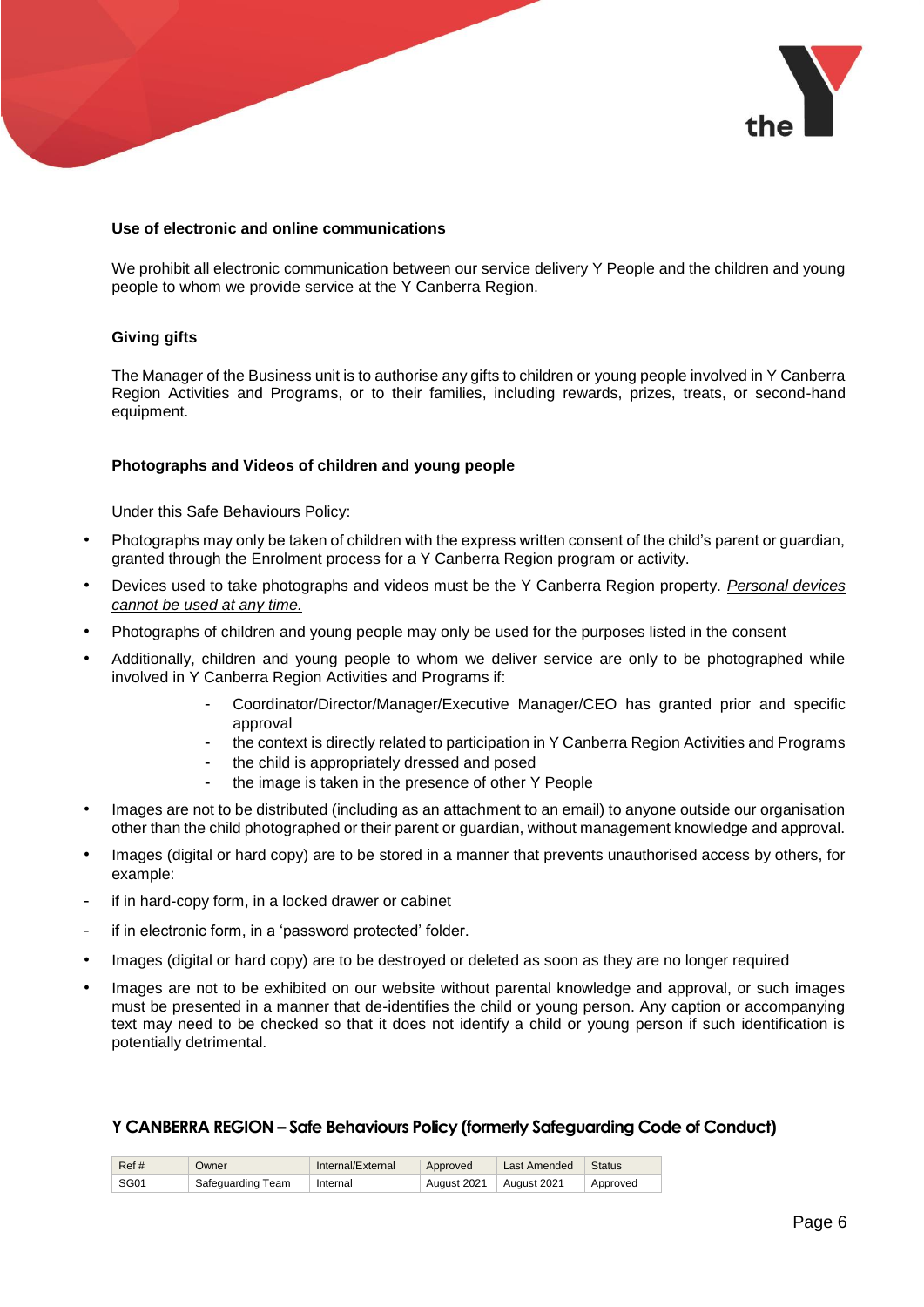

## **Physical contact with children and young people**

Any physical contact with children and young people must be appropriate to the delivery of our Y Canberra Region Activities and Programs such as assisting a child or young person to perform a physical activity correctly such Basketball, Ed Gym, and Gymnastics based on the needs of the child or young person (such as to assist, or comfort a distressed young person, physical needs – toileting and/or lifting) rather than on the needs of our Y People.

Under no circumstances should Y Canberra Region People have contact with children or young people participating in our programs or services that:

- Involves touching:
	- **Genitals** 
		- **Buttocks**
		- Breast area
- That is other than as part of delivering medical or allied health services.
- Would appear to a reasonable person observing to have a sexual connotation.
- Is intended to cause pain or distress to the child or young person for example corporal punishment.
- Is overly physical for example, wrestling, horseplay, tickling or other rough play.
- Is unnecessary for example, assisting with toileting or medical assistance when a child does not need assistance
- Is initiated against the wishes of the child or young person, except if such contact may be necessary to prevent injury to the child/young person or to others, in which case:
	- Physical restraint should be a last resort
	- Positive Behaviour Support plans are to be implemented for children and young people with known concerns requiring particular physical management
	- The level of force used must be appropriate to the specific circumstances, and aimed solely at restraining the child or young person to prevent harm to themselves or others

#### **Overnight stays and sleeping arrangements**

Bush Capital Lodge and Leumeah Lodge host overnight stays that are to occur only for school groups and Y programs where parents/ guardians of the children and young people consent.

Practices and behaviour by our Y People during an overnight stay must be consistent with the practices and behaviour expected during delivery of Y Canberra Region Activities and Services at all times.

Standards of conduct that must be observed by our Y People during an overnight stay include:

- Providing children and young people with privacy when bathing and dressing.
- Observing appropriate dress standards when children and young people are present such as no exposure to adult nudity.

| Ref#        | Owner             | Internal/External | Approved    | Last Amended | Status   |
|-------------|-------------------|-------------------|-------------|--------------|----------|
| <b>SG01</b> | Safeguarding Team | Internal          | August 2021 | August 2021  | Approved |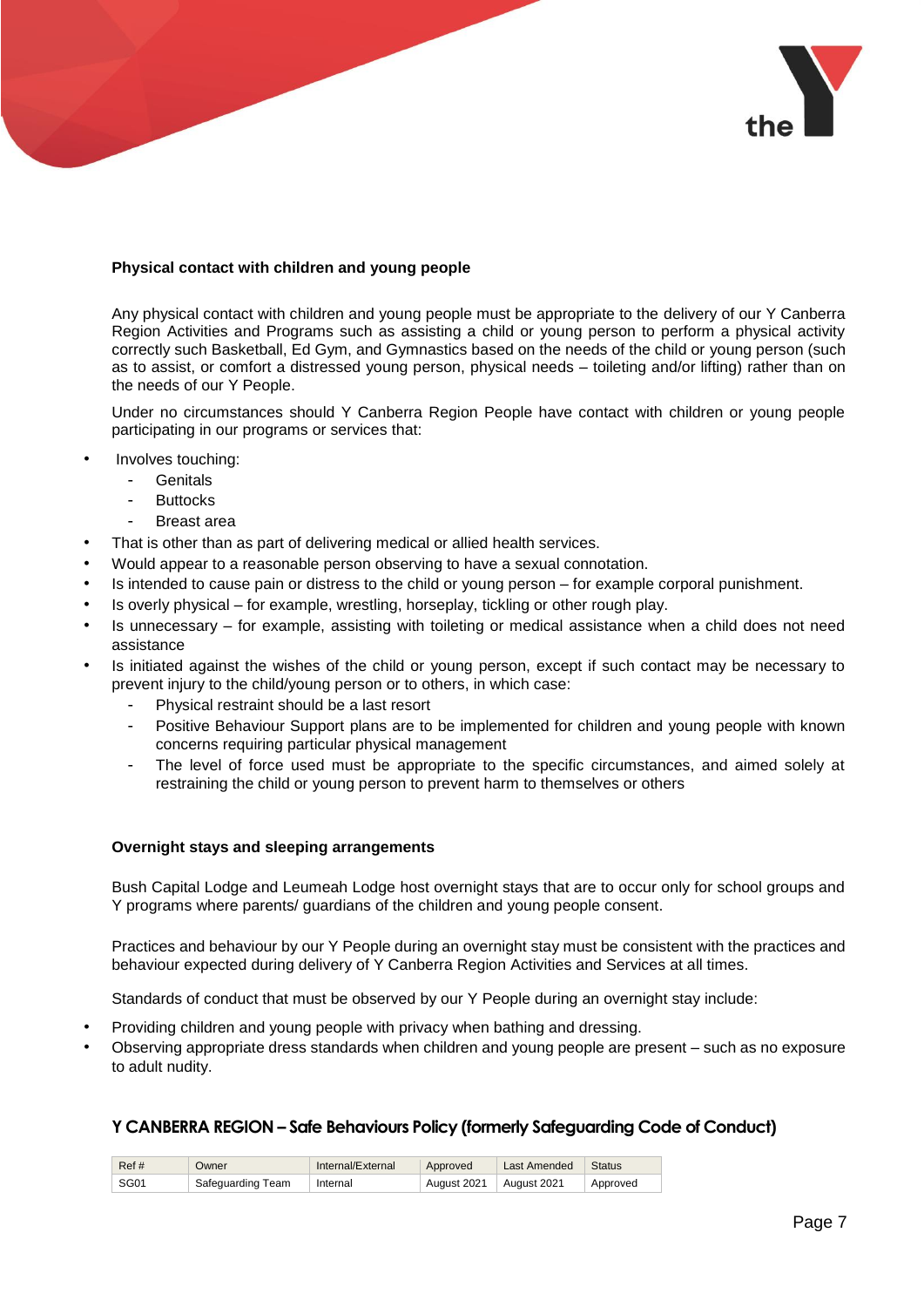

- Not allowing children or young people to be exposed to pornographic material, for example, through movies, television, the Internet or magazines.
- Not leaving children under the supervision or protection of unauthorised persons such as lodge staff or friends.
- Not involving sleeping arrangements that may compromise the safety of children and young people such as unsupervised sleeping arrangements, or an adult sleeping in the same bed or room as a child or young person.
- The right for children to contact their parents/guardians, or others, if they feel unsafe, uncomfortable or distressed during the stay.
- Parents expecting that their children can, if they wish, make contact.

#### **Change Room/Bathroom arrangements**

Y People are required to supervise children and young people in change rooms while balancing that requirement with a child or young person's right to privacy. In addition:

- Y People should avoid one-to-one situations with a child or young person in a change room area
- Y People are not permitted to use the change room/ bathroom area to, for example, undress, while children and young people are present
- Y People need to ensure adequate supervision in 'public' change rooms/bathrooms when they are used
- Y People need to provide the level of supervision required for preventing abuse by members of the public, adult service users, peer service users, or general misbehaviour, while also respecting a child's privacy
- A minimum of two Y People to enter change rooms/bathrooms when assisting participants (Y People to be of same gender where possible)

#### **Uniform**

Our Y People should wear their uniform only while involved in delivering service or as required by our organisation, such as when representing our organisation at designated functions, to and from work.

You should have your WWVP or WWCC identification Card present in delivery of all Y Canberra Region Activities and Programs services.

#### **Use, possession or supply of alcohol or drugs**

While on duty, Y People must not:

- use, possess or be under the influence of an illegal drug
- use or be under the influence of alcohol
- be incapacitated by any other legal drug such as prescription or over-the-counter drugs
- supply alcohol or drugs (including tobacco) to children and young people participating in our Y Canberra Region Activities and Programs.

| Ref# | Owner             | Internal/External | Approved    | Last Amended | Status   |
|------|-------------------|-------------------|-------------|--------------|----------|
| SG01 | Safeguarding Team | Internal          | August 2021 | August 2021  | Approved |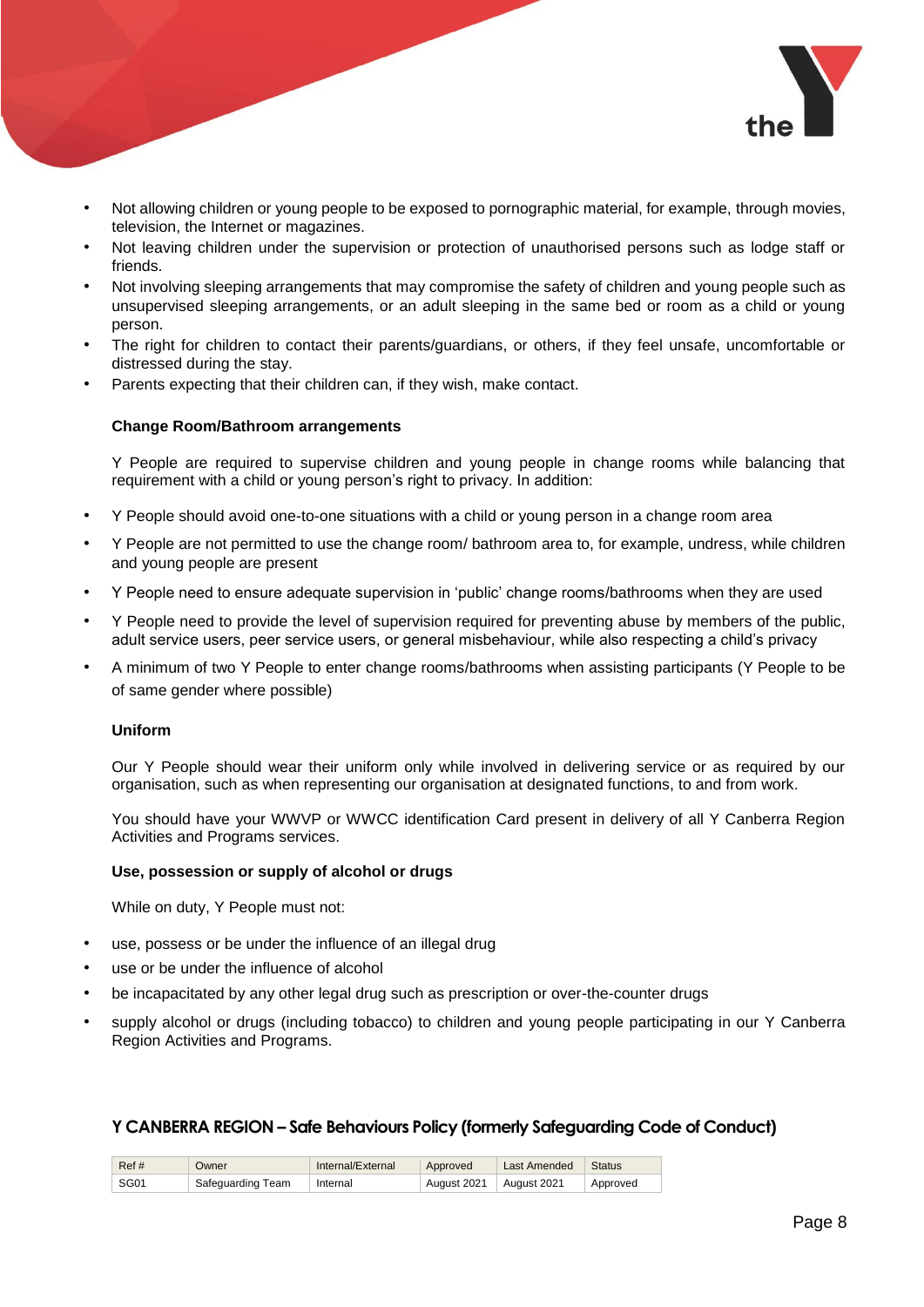

Use of legal drugs other than alcohol is permitted, provided such use does not interfere with your ability to care for children involved in our service.

### **Transporting children**

Children are to be transported only in circumstances that are directly related to the formal delivery of our programs and services, for example, as part of an authorised excursion. Y People are not to provide casual lifts or use their own personal vehicles.

Children can be transported only with *prior authorisation* from our CEO *and from the child's parent/guardian*. Gaining approval involves providing information about the proposed journey, including:

- the form of transport proposed, such as private car, taxi, self-drive bus, bus with driver, train, plane or boat
- the reason for the journey
- the route to be followed, including any stops or side trips
- details of anyone who will be present during the journey other than our Y People who are involved in delivering Y Canberra Region Activities and Programs.

## **Reporting obligations**

All Y People are expected to make a report immediately (i.e. as soon as possible or before the end of the day) if:

- they become aware of any allegations of child abuse
- they have a concern for the safety of a child or young person in our services
- they notice any Y People member whose practice or behaviour is contrary to the expectations of behaviour set out in this Safe Behaviours Policy.

Please refer to the following policies for detailed guidance when making a report:

- YMCA Safeguarding Children and Young People Policy 2020
- Mandatory Reporting Responding to Child Abuse Reports and Allegations
- Reportable Conduct Responding to Child Protection Allegations

# **Communication**

We communicate this Safe Behaviours Policy requirements to all our Y People in our Association. We involve our Y People in reviews of our Safe Behaviours Policy requirements. We communicate any significant alterations to our Safe Behaviours Policy requirements and resources to all Y People.

#### **Monitoring, Evaluation and Review**

This document will be reviewed every three years, in consultation with stakeholders. Some circumstances may trigger an early review, this includes but not limited to legislative changes, organisational changes, incident outcomes and other matters deemed appropriate by the Chief Executive Officer. We retain records

| Ref# | <b>Jwner</b>      | Internal/External | Approved    | <b>Last Amended</b> | <b>Status</b> |
|------|-------------------|-------------------|-------------|---------------------|---------------|
| SG01 | Safeguarding Team | Internal          | August 2021 | August 2021         | Approved      |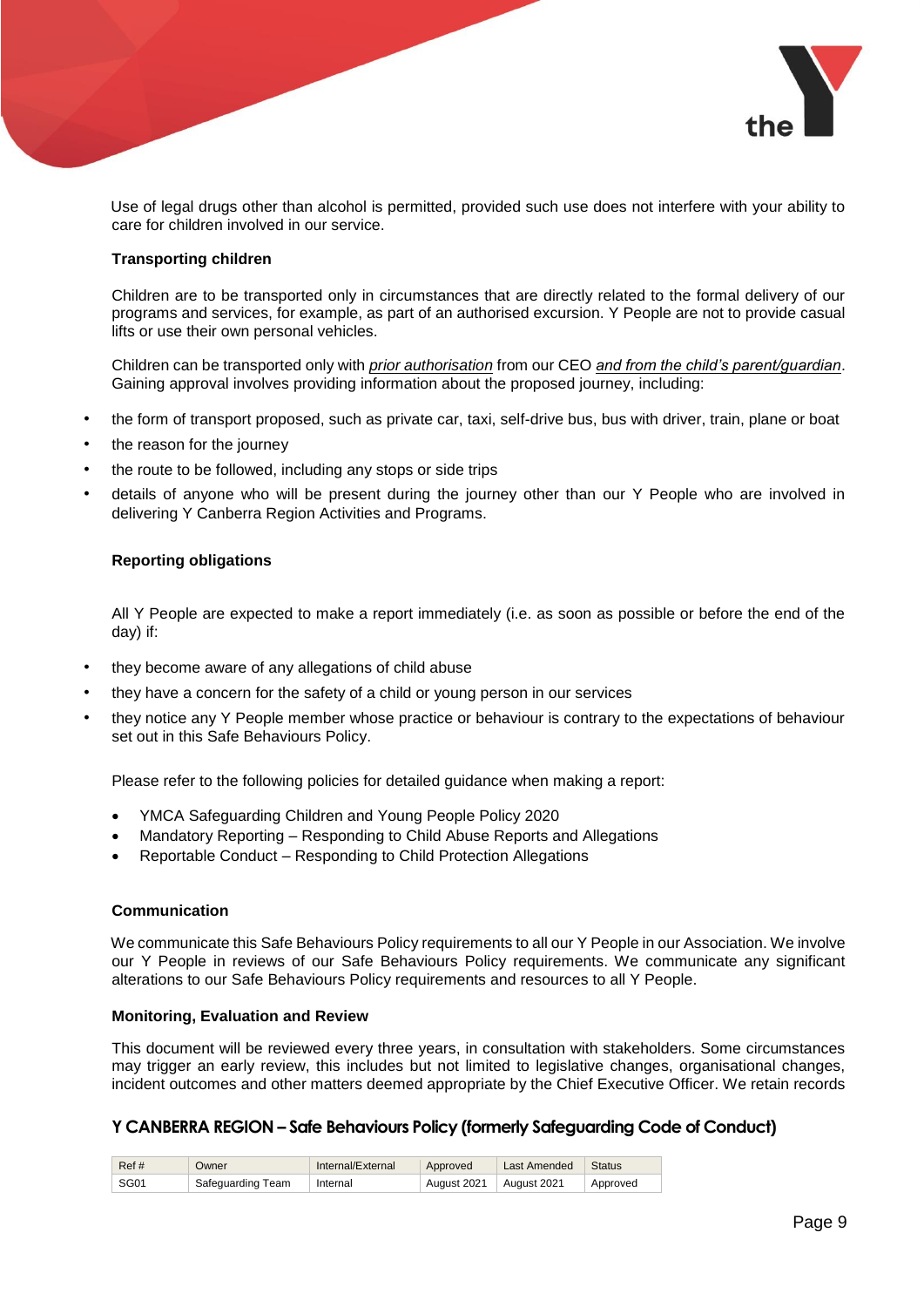

of each review undertaken. Such records may include minutes of meetings and documentation of changes to policies and procedures that result from a review.

An Internal review will be conducted based on a sample; this will be facilitated by the Australian Childhood Foundation and based on the Y Safeguarding Children and Young People Licensing Standards.

## **Related Policies**

- YMCA Safeguarding Children and Young People Policy 2020
- Mandatory Reporting Responding to Child Abuse Reports and Allegations
- Reportable Conduct Responding to Child Protection Allegations

#### **Scope**

This policy applies to all employees and volunteers of Y Canberra Region as defined in the Safeguarding Children and Young People Policy, and includes Board Directors.

| <b>Position</b>                                     | <b>Responsibility</b>                                                                                        |
|-----------------------------------------------------|--------------------------------------------------------------------------------------------------------------|
| <b>Chief Executive Officer and</b>                  | Implement policy and procedures across the organisation.                                                     |
| <b>Executive Managers</b>                           | Ensure personnel have access to and understand this policy<br>and related procedures.                        |
|                                                     | Ensure all managers/supervisors have access to support and<br>advice to understand and implement procedures. |
| People and Culture                                  | Review and update this document and supporting resources<br>in consultation with relevant stakeholders       |
|                                                     | Support the coordination of the SCYP framework and<br>implementation                                         |
|                                                     | Provide training and advice in the application of policy                                                     |
| Safeguarding Team                                   | Review and update the Safeguarding Policies and<br>Procedures                                                |
|                                                     | Provide advice and guidance if Y People are placed on leave<br>during investigation.                         |
| Managers Directors, Coordinators<br>and Supervisors | Ensure policy is followed and implemented                                                                    |
| Y People                                            | Compliance with policy                                                                                       |

#### **Roles and Responsibilities**

| Ref# | Owner             | Internal/External | Approved    | Last Amended | Status   |
|------|-------------------|-------------------|-------------|--------------|----------|
| SG01 | Safequarding Team | Internal          | August 2021 | August 2021  | Approved |